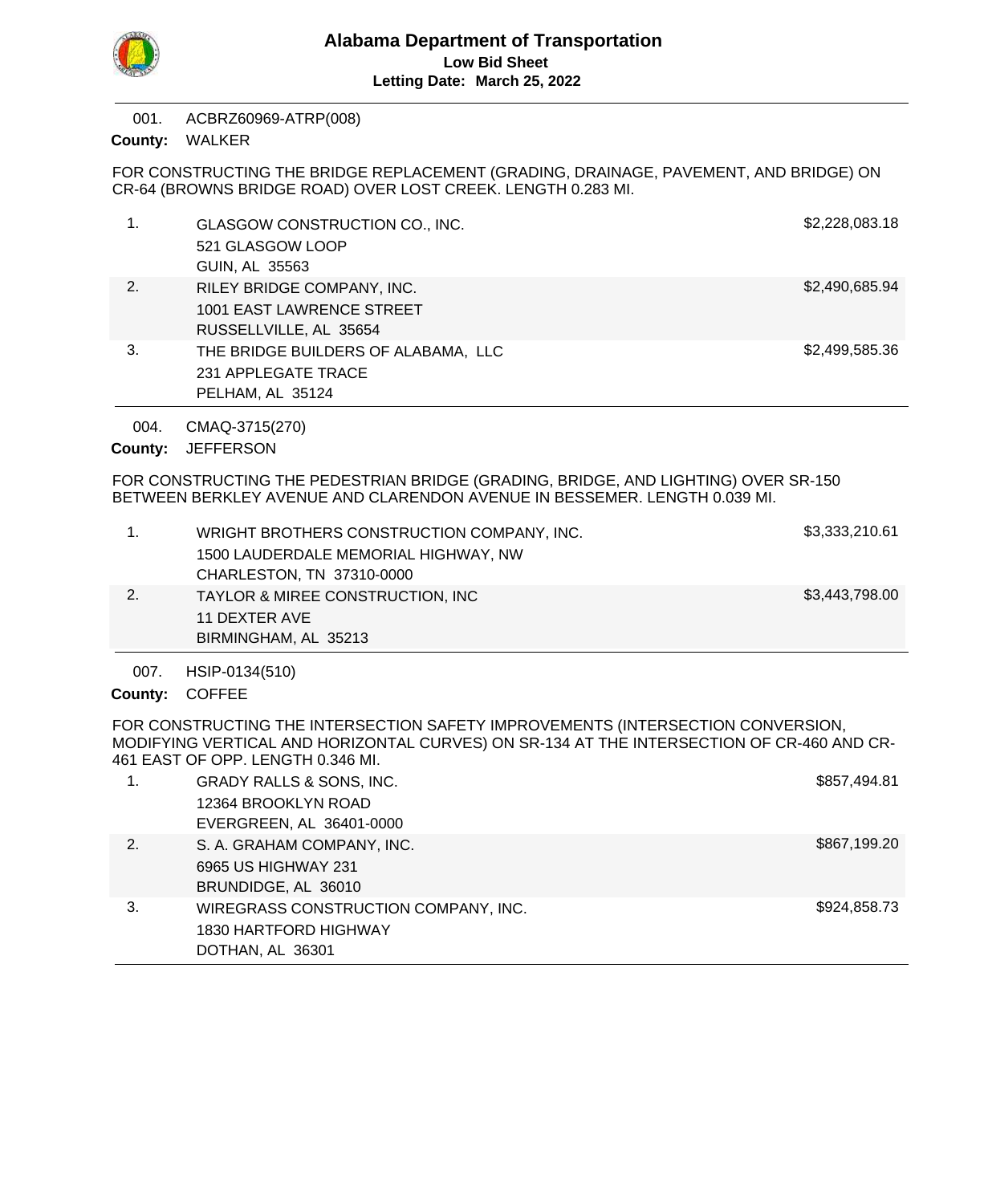IM-I359(303) 010.

### County: TUSCALOOSA

FOR CONSTRUCTING THE MICRO-MILLING, RESURFACING (SCRUB SEAL), AND TRAFFIC STRIPE ON I-359 FROM THE JUNCTION OF THE I-20/I-59 INTERCHANGE TO THE JUNCTION OF THE 15TH STREET OVERPASS IN TUSCALOOSA. LENGTH 2.284 MI.

|    | MIDSOUTH PAVING, INC.                 | \$2,422,306.70 |
|----|---------------------------------------|----------------|
|    | 500 RIVERHILLS PARK, SUITE 590        |                |
|    | BIRMINGHAM, AL 35242                  |                |
| 2. | S. T. BUNN CONSTRUCTION COMPANY, INC. | \$2,509,223.89 |
|    | 611 HELEN KELLER BOULEVARD            |                |
|    | TUSCALOOSA, AL 35404                  |                |

#### IM-I565(317) 011.

## County: MADISON

FOR CONSTRUCTING THE PLANING, RESURFACING, AND TRAFFIC STRIPE ON I-565 FROM 0.260 MILE EAST OF THE TRIANA BOULEVARD OVERPASS (MP 18.332) TO 0.450 MILE EAST OF THE SR-2 (US-72) INTERCHANGE (MP 22.305) IN HUNTSVILLE. LENGTH 3.972 MI.

|    | WIREGRASS CONSTRUCTION COMPANY, INC. | \$5,384,000.00 |
|----|--------------------------------------|----------------|
|    | 1830 HARTFORD HIGHWAY                |                |
|    | DOTHAN, AL 36301                     |                |
| 2. | ROGERS GROUP, INC.                   | \$6,130,855.40 |
|    | 421 GREAT CIRCLE ROAD                |                |
|    | NASHVILLE, TN 37228-0000             |                |
| 3. | MIDSOUTH PAVING, INC.                | \$6,870,481.14 |
|    | 500 RIVERHILLS PARK, SUITE 590       |                |
|    | BIRMINGHAM, AL 35242                 |                |
|    |                                      |                |

NH-0001(621) 014.

## County: HENRY

FOR CONSTRUCTING THE PLANING, RESURFACING, AND TRAFFIC STRIPE ON SR-1 (US-431) FROM 0.600 MILE NORTH OF THE HOUSTON COUNTY LINE TO THE BAY LINE RAILROAD CROSSING IN HEADLAND. LENGTH 3.112 MI.

| MIDSOUTH PAVING, INC.                | \$2,002,968.73 |
|--------------------------------------|----------------|
| 500 RIVERHILLS PARK, SUITE 590       |                |
| BIRMINGHAM, AL 35242                 |                |
| WIREGRASS CONSTRUCTION COMPANY, INC. | \$2,320,949.06 |
| 1830 HARTFORD HIGHWAY                |                |
| DOTHAN, AL 36301                     |                |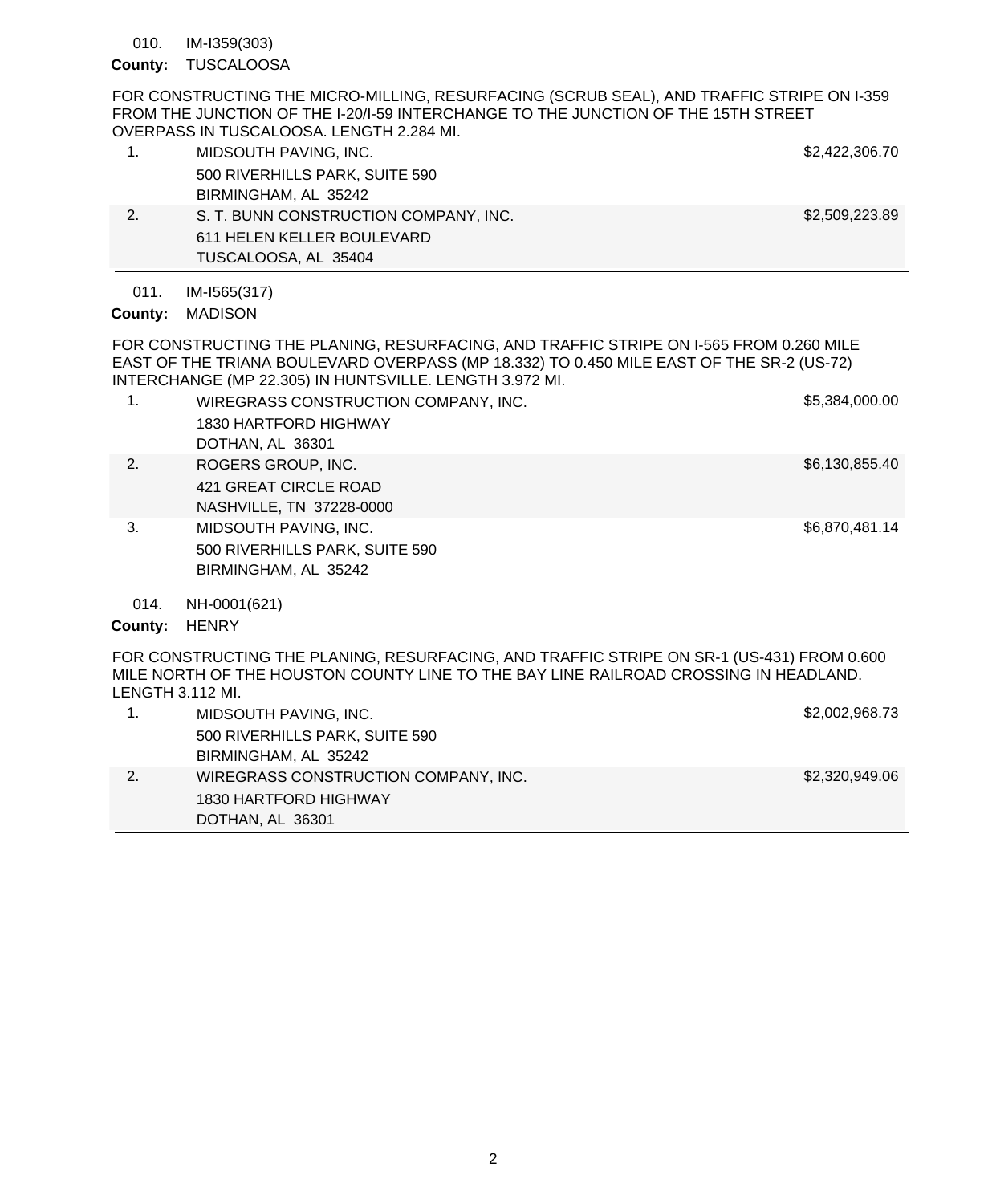NH-0006(586) 017.

# County: AUTAUGA

FOR CONSTRUCTING THE RESURFACING (MICRO-SURFACING SEAL COAT, TYPE III), BRIDGE GUARDRAIL RETROFIT, GUARDRAIL INSTALLATION, AND TRAFFIC STRIPE ON SR-6 (US-82) FROM THE CHILTON COUNTY LINE TO 0.800 MILE WEST OF THE JUNCTION OF CR-40. LENGTH 10.172 MI.

| 1. | ASPHALT CONTRACTORS, INC.<br>6730 TAYLOR CIRCLE<br>MONTGOMERY, AL 36117-0000      | \$3,201,264.50 |
|----|-----------------------------------------------------------------------------------|----------------|
| 2. | WIREGRASS CONSTRUCTION COMPANY, INC.<br>1830 HARTFORD HIGHWAY<br>DOTHAN, AL 36301 | \$3,344,569.18 |
| 3. | MIDSOUTH PAVING, INC.<br>500 RIVERHILLS PARK, SUITE 590<br>BIRMINGHAM, AL 35242   | \$4,038,854.90 |

NH-0013(626) 018.

# County: MARENGO

FOR CONSTRUCTING THE MICRO-MILLING, RESURFACING (SCRUB SEAL), AND TRAFFIC STRIPE ON SR-13 (US-43) FROM THE JUNCTION OF 12 LINK ROAD TO THE JUNCTION SR-8 (US-80) IN DEMOPOLIS. LENGTH 6.669 MI.

1. S. T. BUNN CONSTRUCTION COMPANY, INC. 62,332,185.45 611 HELEN KELLER BOULEVARD TUSCALOOSA, AL 35404

NH-0053(593), HSIP-0053(591) 019.

### County: DALE

FOR CONSTRUCTING THE MICRO-MILLING, RESURFACING, ACCESS MANAGEMENT, AND TRAFFIC STRIPE ON SR-53 (US-231) FROM THE JUNCTION OF SR-123 TO THE JUNCTION OF SR-27 IN OZARK. LENGTH 4.321 MI.

|    | WIREGRASS CONSTRUCTION COMPANY, INC. | \$3,972,960.34 |
|----|--------------------------------------|----------------|
|    | 1830 HARTFORD HIGHWAY                |                |
|    | DOTHAN, AL 36301                     |                |
| 2. | MIDSOUTH PAVING, INC.                | \$5,441,069.97 |
|    | 500 RIVERHILLS PARK, SUITE 590       |                |
|    | BIRMINGHAM, AL 35242                 |                |

NH-0210(509) 020.

## County: HOUSTON

FOR CONSTRUCTING THE ADDITIONAL LANES (GRADING, DRAINAGE, PAVEMENT, TRAFFIC SIGNALS, TRAFFIC SIGNS, RETAINING WALLS, AND TRAFFIC STRIPE) ON SR-210 (ROSS CLARK CIRCLE) FROM SOUTH OF THE JUNCTION OF MEADOWBROOK DRIVE SOUTH TO NORTH OF THE JUNCTION OF NORTH CHEROKEE AVENUE IN DOTHAN (SITE 1) AND ON SR-53 (US-231) FROM THE INTERSECTION OF GIRARD AVENUE TO THE JUNCTION OF BUYERS DRIVE IN DOTHAN (SITE 2). LENGTH 1.378 MI.

| MIDSOUTH PAVING, INC.                | \$42,472,427.43 |
|--------------------------------------|-----------------|
| 500 RIVERHILLS PARK, SUITE 590       |                 |
| BIRMINGHAM, AL 35242                 |                 |
| WIREGRASS CONSTRUCTION COMPANY, INC. | \$49,897,459.71 |
| 1830 HARTFORD HIGHWAY                |                 |
| DOTHAN, AL 36301                     |                 |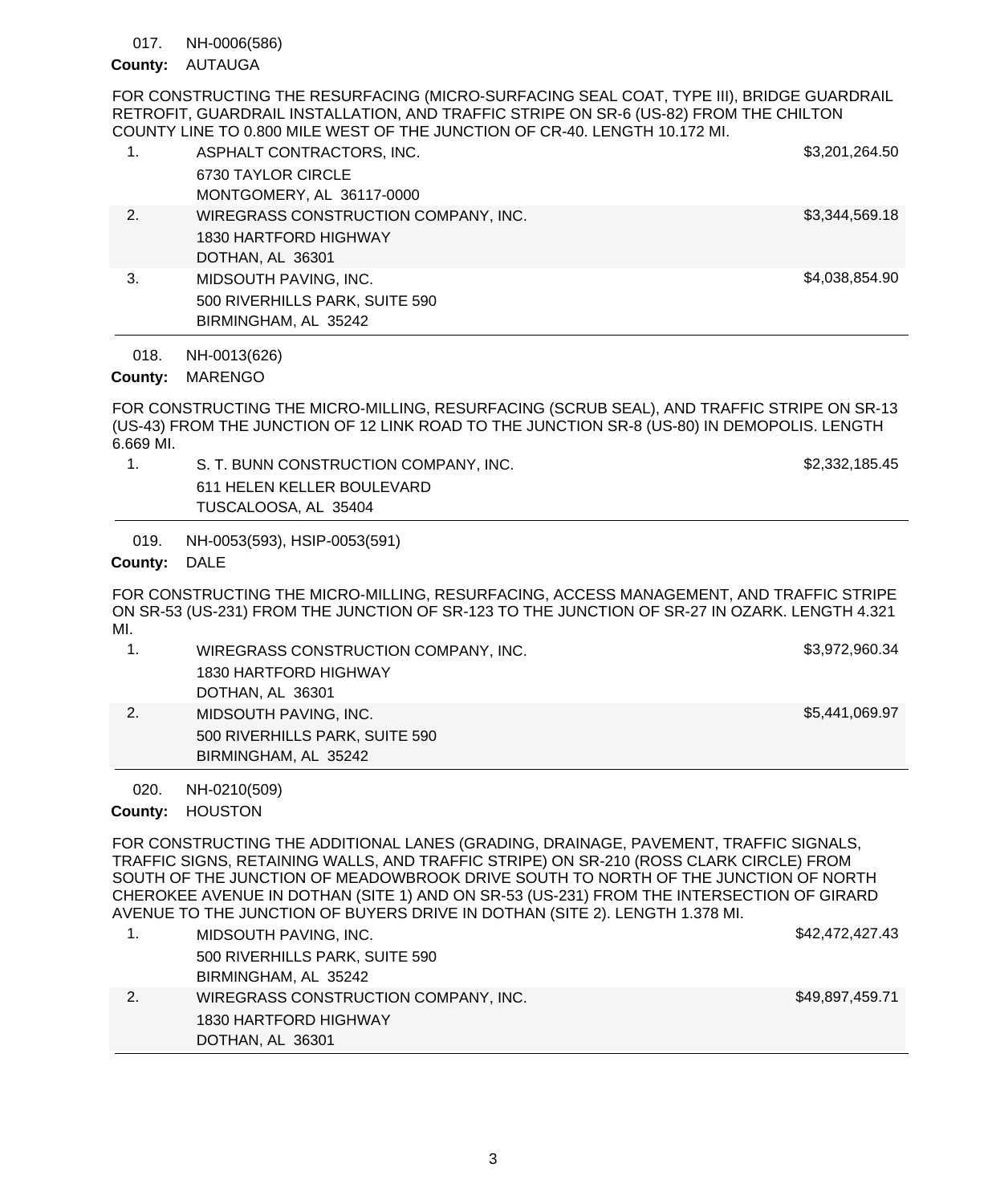#### NH-HSIP-0021(575) 023.

### County: COOSA

FOR CONSTRUCTING THE SAFETY WIDENING, MICRO-MILLING, BRIDGE GUARDRAIL RETROFIT, GUARDRAIL INSTALLATION, AND TRAFFIC STRIPE ON SR-21 (US-231) FROM THE JUNCTION OF CR-59 NORTH OF ROCKFORD TO THE JUNCTION OF CR-75. LENGTH 5.827 MI.

| GARY INGRAM GRADING & PAVING, INC. | \$2,699,822.37 |
|------------------------------------|----------------|
| 1767 GRIFFIN SHOALS ROAD           |                |
| DADEVILLE, AL 36853                |                |

RP-NH-HSIP-0275(504) 026.

### County: TALLADEGA

FOR CONSTRUCTING THE SAFETY WIDENING, PLANING, RESURFACING, BRIDGE RAIL RETROFIT, GUARDRAIL INSTALLATION, AND TRAFFIC STRIPE ON SR-275/SR-21 FROM 0.150 MILE SOUTH OF THE INTERSECTION OF SHOCCO SPRINGS ROAD IN TALLADEGA TO 0.390 MILE NORTH OF THE JUNCTION OF CR-91/CR-321 (STOCKDALE ROAD). LENGTH 6.696 MI.

|    | VULCAN MATERIALS ASPHALT AND CONSTRUCTION, LLC<br>401 GREEN VALLEY ROAD | \$9,657,603.50  |
|----|-------------------------------------------------------------------------|-----------------|
|    | GLENCOE, AL 35905                                                       |                 |
| 2. | MIDSOUTH PAVING, INC.                                                   | \$12,883,831.84 |
|    | 500 RIVERHILLS PARK, SUITE 590                                          |                 |
|    | BIRMINGHAM, AL 35242                                                    |                 |
|    |                                                                         |                 |

STPAA-0013(625) 029.

COLBERT **County:**

FOR CONSTRUCTING THE MICRO-MILLING, RESURFACING, AND TRAFFIC STRIPE ON SR-13 (US-43) FROM 0.300 MILE SOUTH OF THE JUNCTION OF CR-61 TO 0.110 MILE SOUTH OF THE INTERSECTION OF SR-2 (US-72) SOUTH OF MUSCLE SHOALS. LENGTH 5.039 MI.

|    | ROGERS GROUP, INC.             | \$2,797,500.00 |
|----|--------------------------------|----------------|
|    | 421 GREAT CIRCLE ROAD          |                |
|    | NASHVILLE, TN 37228-0000       |                |
| 2. | MIDSOUTH PAVING, INC.          | \$3,100,718.99 |
|    | 500 RIVERHILLS PARK, SUITE 590 |                |
|    | BIRMINGHAM, AL 35242           |                |

STPAA-0027(518) 030.

County: GENEVA

FOR CONSTRUCTING THE MICRO-MILLING, RESURFACING, GUARDRAIL INSTALLATION, AND TRAFFIC STRIPE ON SR-27 FROM THE FLORIDA STATE LINE TO THE JUNCTION OF SR-52 IN GENEVA. LENGTH 5.950 MI.

| WIREGRASS CONSTRUCTION COMPANY, INC. | \$1,938,521.80 |
|--------------------------------------|----------------|
| 1830 HARTFORD HIGHWAY                |                |
| DOTHAN, AL 36301                     |                |
| MIDSOUTH PAVING, INC.                | \$2,511,779.16 |
| 500 RIVERHILLS PARK, SUITE 590       |                |
| BIRMINGHAM, AL 35242                 |                |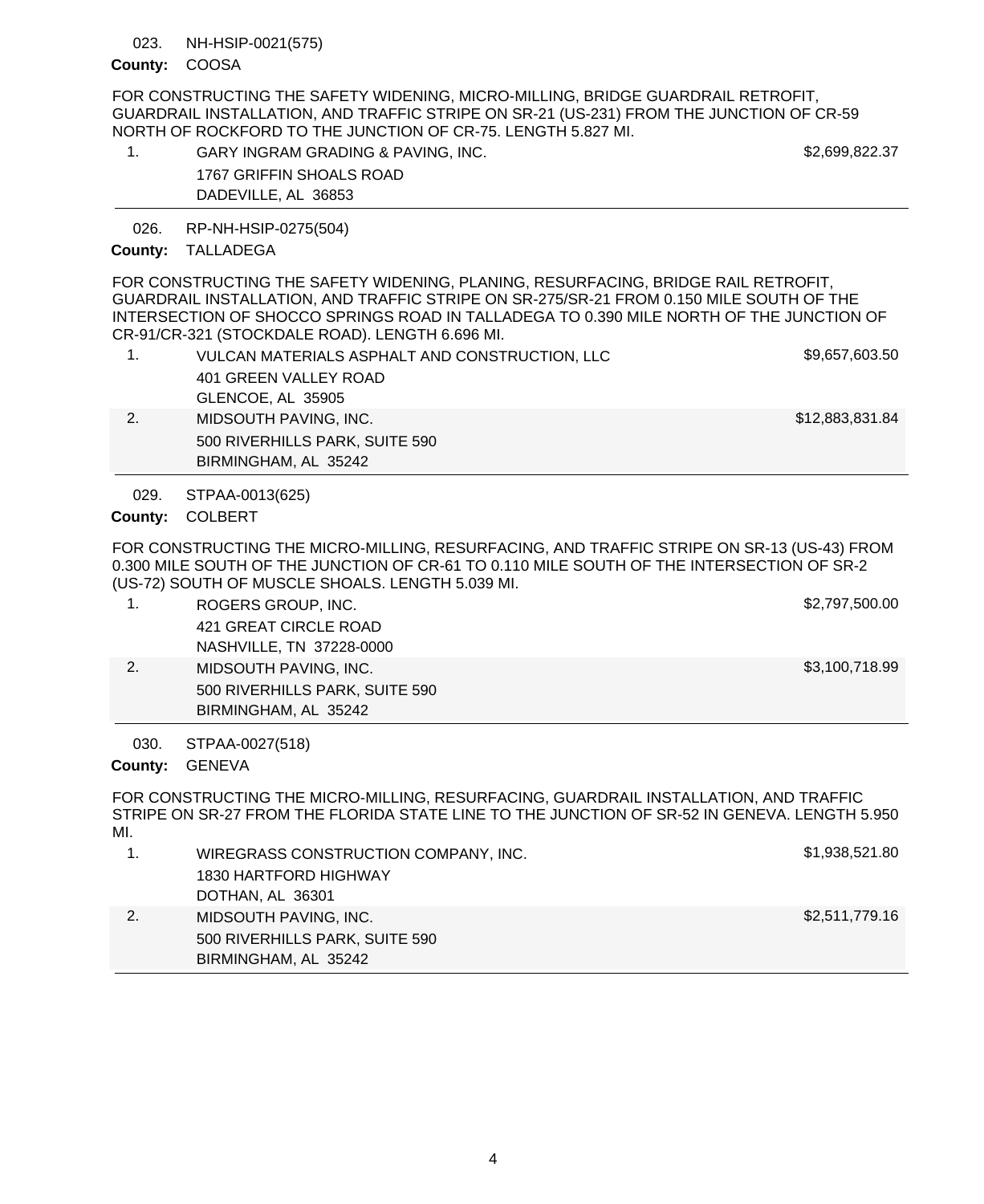#### STPAA-0068(511) 033.

### County: CHEROKEE

FOR CONSTRUCTING THE MICRO-MILLING, RESURFACING, AND TRAFFIC STRIPE ON SR-68 (US-411 BYPASS) FROM THE JUNCTION OF SR-25 IN CENTRE TO THE JUNCTION OF SR-283. LENGTH 2.150 MI.

|    | WIREGRASS CONSTRUCTION COMPANY, INC.           | \$2,044,345.72 |
|----|------------------------------------------------|----------------|
|    | 1830 HARTFORD HIGHWAY                          |                |
|    | DOTHAN, AL 36301                               |                |
| 2. | VULCAN MATERIALS ASPHALT AND CONSTRUCTION, LLC | \$2,155,840.30 |
|    | 401 GREEN VALLEY ROAD                          |                |
|    | GLENCOE, AL 35905                              |                |

STPAA-0088(501), NH-0134(512) 035.

## County: COFFEE

FOR CONSTRUCTING THE PLANING, RESURFACING, AND TRAFFIC STRIPE ON SR-88 FROM THE JUNCTION OF SR-12 (US-84) TO THE JUNCTION SR-167 IN ENTERPRISE (SITE 1) AND ON SR-134 FROM THE JUNCTION OF SR-88 TO THE JUNCTION OF SR-12 (US-84) IN ENTERPRISE (SITE 2). LENGTH 4.089 MI.

- 1. WIREGRASS CONSTRUCTION COMPANY, INC. \$2,041,386.77 1830 HARTFORD HIGHWAY
	- DOTHAN, AL 36301 2. MIDSOUTH PAVING, INC. **\$2,775,734.65** 500 RIVERHILLS PARK, SUITE 590 BIRMINGHAM, AL 35242

STPAA-0091(507) 036.

#### **CULLMAN** County:

FOR CONSTRUCTING THE RESURFACING (TRIPLE LAYER BITUMINOUS TREATMENT), GUARDRAIL INSTALLATION, AND TRAFFIC STRIPE ON SR-91 FROM THE JUNCTION OF SR-69 TO SULLIVAN CREEK IN ARKADELPHIA. LENGTH 9.179 MI.

## **\*\*\*\*\* ALL BIDS REJECTED \*\*\*\*\***

STPAA-HSIP-0085(505) 040.

County: DALE

FOR CONSTRUCTING THE SAFETY WIDENING, PLANING, RESURFACING, AND TRAFFIC STRIPE ON SR-85 FROM THE JUNCTION OF SR-92 IN CLAYHATCHEE TO THE INTERSECTION OF SR-12 (US-84) IN DALEVILLE. LENGTH 4.429 MI.

| WIREGRASS CONSTRUCTION COMPANY, INC. | \$1,796,752.50 |
|--------------------------------------|----------------|
| 1830 HARTFORD HIGHWAY                |                |
| DOTHAN, AL 36301                     |                |
| MIDSOUTH PAVING. INC.                | \$2,255,824.20 |
| 500 RIVERHILLS PARK, SUITE 590       |                |
| BIRMINGHAM, AL 35242                 |                |

STPAA-HSIP-FMGR-0053(595) 043.

County: ST. CLAIR

FOR CONSTRUCTING THE RESURFACING (SURFACE TREATMENT), GUARDRAIL SAFETY IMPROVEMENTS, AND TRAFFIC STRIPE ON SR-53 (US-231) FROM THE SHELBY COUNTY LINE TO THE JUNCTION OF SR-34 IN PELL CITY. LENGTH 9.789 MI.

1. WHITAKER CONTRACTING CORPORATION \$1,255,977.17 692 CONVICT CAMP ROAD GUNTERSVILLE, AL 35976-0000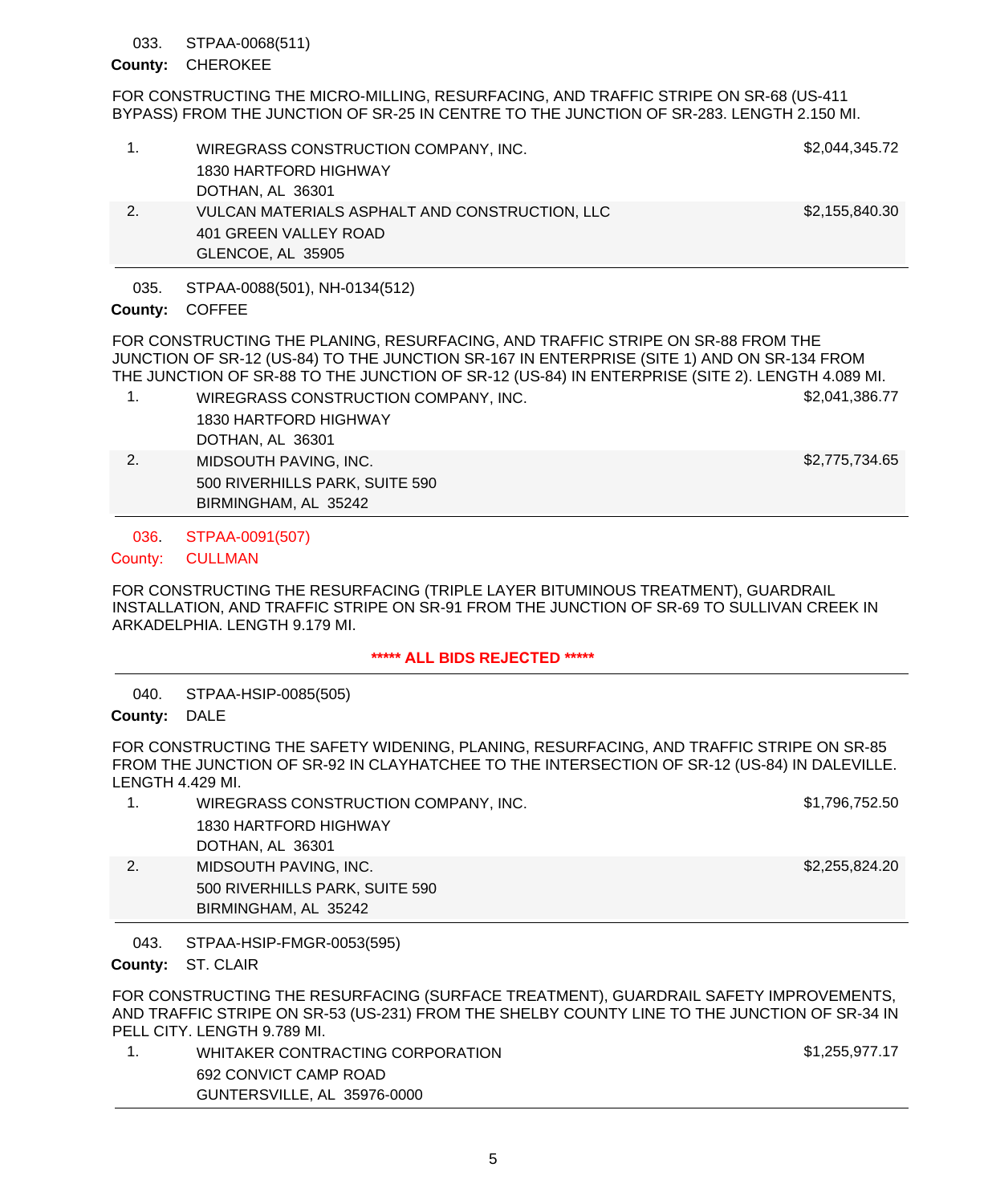#### STPAA-NR13(910) 047.

### County: MOBILE

FOR CONSTRUCTING THE SAFETY IMPROVEMENTS (CURB RAMP INSTALLATIONS) ON SR-16 (US-90), SR-17 (US-45), SR-42 (US-98), AND SR-188 AT VARIOUS LOCATIONS IN THE SOUTHWEST REGION (MOBILE AREA) AS INDICATED IN THE PLANS.

|    | MCELHENNEY CONSTRUCTION CO., LLC | \$291,468.88 |
|----|----------------------------------|--------------|
|    | 3835 GORDON JOHN DRIVE           |              |
|    | MOBILE, AL 36693                 |              |
| 2. | TI-ZACK CONCRETE, INC.           | \$294,863.34 |
|    | 39352 221ST AVENUE               |              |
|    | LE CENTER, MN 56057              |              |
| 3. | TRIPLE J CONSTRUCTION, LLC       | \$319,880.00 |
|    | 667 CO ROAD 3909                 |              |
|    | ARLEY, AL 35541                  |              |

STPOA-3914(251) 055.

# County: LAUDERDALE

FOR CONSTRUCTING THE BRIDGE REPLACEMENT (GRADING, DRAINAGE, PAVEMENT, AND BRIDGE) ON CR-16 OVER CYPRESS CREEK NORTHWEST OF FLORENCE. LENGTH 0.435 MI.

| 1. | RILEY BRIDGE COMPANY, INC.<br>1001 EAST LAWRENCE STREET<br>RUSSELLVILLE, AL 35654      | \$4,969,803.83 |
|----|----------------------------------------------------------------------------------------|----------------|
| 2. | MILLER & MILLER, INC.<br>2106 MILLER FERRY WAY<br>HUNTSVILLE, AL 35801                 | \$5,076,922.00 |
| 3. | CENTURY CONSTRUCTION GROUP, INC.<br>705 ROBERT E. LEE DRIVE<br><b>TUPELO, MS 38801</b> | \$5,218,582.55 |

ATRP2-31-2020-031 058.

County: GENEVA

FOR CONSTRUCTING THE INTERSECTION IMPROVEMENTS (GRADING, DRAINAGE, AND PAVEMENT), TURN LANE INSTALLATION, AND TRAFFIC STRIPE ON SR-52 AT THE INTERSECTION OF CR-69 IN HARTFORD. LENGTH 0.426 MI.

|    | WIREGRASS CONSTRUCTION COMPANY, INC. | \$825,811.33   |
|----|--------------------------------------|----------------|
|    | 1830 HARTFORD HIGHWAY                |                |
|    | DOTHAN, AL 36301                     |                |
| 2. | MIDSOUTH PAVING, INC.                | \$1,062,544.53 |
|    | 500 RIVERHILLS PARK, SUITE 590       |                |
|    | BIRMINGHAM, AL 35242                 |                |

ATRP2-41-2021-384 059.

County: LEE

FOR CONSTRUCTING THE ROADWAY IMPROVEMENTS (ACCESS MANAGEMENT) ON SR-1 (US-280/COLUMBUS PARKWAY) AT THE I-85 INTERCHANGE (EXIT 62) FROM THE JUNCTION OF FOX RUN PARKWAY TO THE JUNCTION OF NORTH UNIROYAL ROAD TO INCLUDE THE LEFT TURN LANE ADDITION, ACCESS MANAGEMENT MODIFICATIONS, AND TRAFFIC SIGNAL UPGRADES IN OPELIKA. LENGTH 0.870 MI. 1. MCELHENNEY CONSTRUCTION CO., LLC \$1,486,671.67

| <b>INCELTENNET CONSTRUCTION CO., LLC</b> | ו ו טוט <del>ד</del> ו ש |
|------------------------------------------|--------------------------|
| 3835 GORDON JOHN DRIVE                   |                          |
| MOBILE, AL 36693                         |                          |